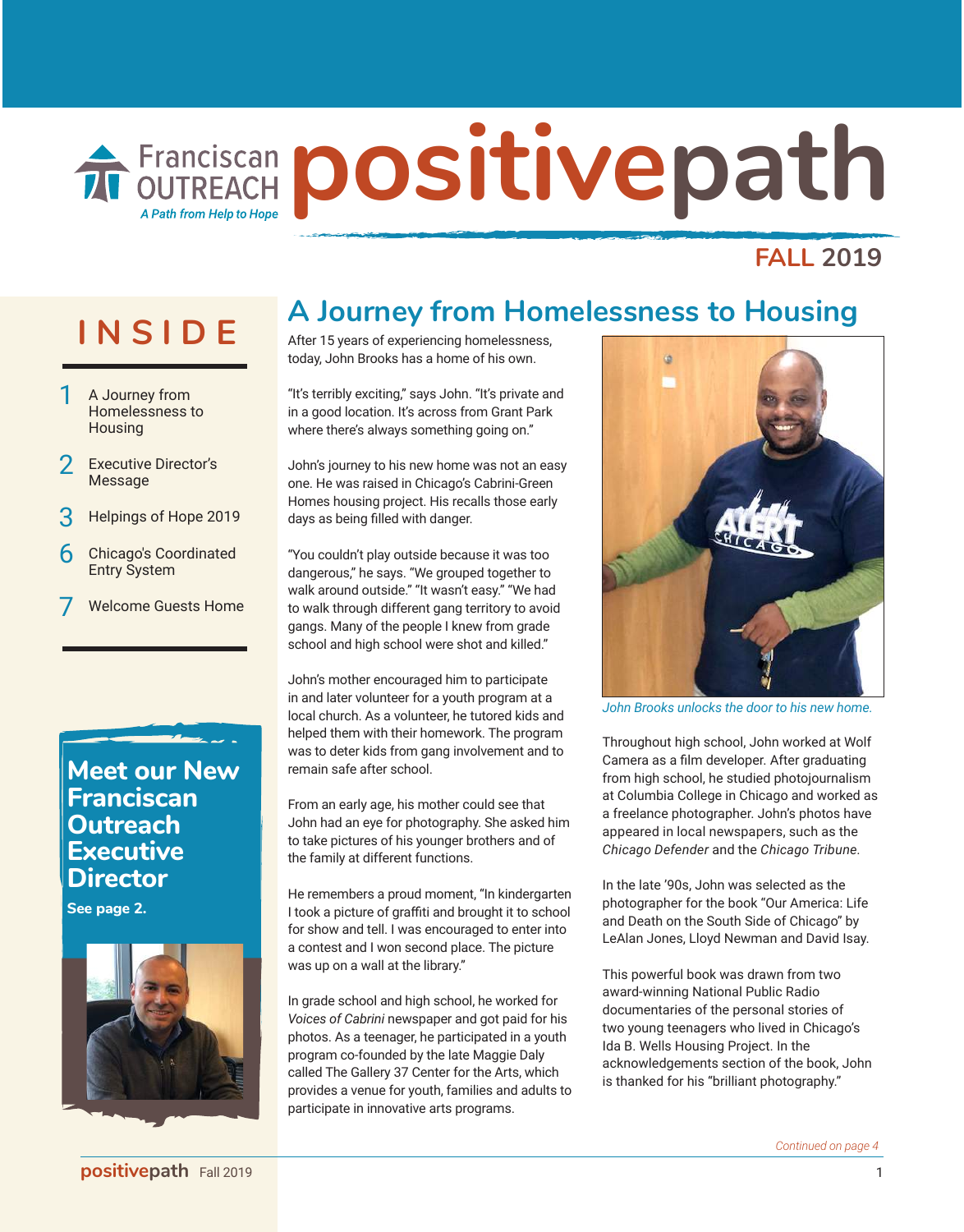

### **A Message from Richard Ducatenzeiler, Executive Director**

#### Dear Friends,

Someone once said "A fallen leaf is nothing more than a summer's wave goodbye." As the air turns crisp and leaves begin to change from green to a bright yellow and orange, we say goodbye to summer as autumn has arrived in Chicago once again.

This summer, we also said farewell to Ed Jacob who announced his leaving after having served as executive director since 2015. Under Ed's faithful service and leadership, he helped Franciscan Outreach amplify its services by reaching out to more individuals, increasing the overall capacity and number of shelter beds, and expanding our locations to include the Pilsen community, to name only a few of his accomplishments. We are truly grateful for his service and he will forever be a part of the organization.

Just as one season comes to an end, it also marks the beginning of something new and exciting. It is an absolute honor and privilege to be appointed executive director and officially become a part of the Franciscan Outreach family. Having worked over 19 years in human services, I am committed to serving all those who are marginalized and come to us for help, meeting the needs of the community, and continuing the fight to end homelessness in Chicago. Over the next several months, I look forward to sharing more about the great work being done and our vision for the direction of the organization.

We can all agree that housing is safer than homelessness. At Franciscan Outreach, we aim to make an occurrence of homelessness brief and assist our guests in obtaining permanent housing as quickly as possible. We also connect our guests to the care and support needed to obtain housing and achieve a better quality of life.

The journey from homelessness to housing is not the same for everyone and there is no "one-size-fits-all" solution, but here at Franciscan Outreach, we firmly believe that we must work together as a continuum with a focus to help people obtain permanent housing as quickly as possible; without conditions or contingencies. This is the *Housing First* approach. This is the Franciscan Outreach approach and we will continue to focus on providing services and finding the right type of housing according to our guests' needs and strengths. We also believe in using a strength-based approach with our guests and value the capacity, skills, knowledge, connections and potential in each individual and every community.

According to CareerBuilder, nearly 4 in 5 U.S. workers say they are living paycheck to paycheck. As you read in our feature story, John Brooks became unemployed and ended up experiencing homelessness for 15 years; living in a tent-city encampment for about five years. See page 1.

Homelessness is real and many of us become very close to experiencing it at some point in our lives. You will read about the role that Chicago's Coordinated Entry System (CES) played in John's journey and how the case management services he received at our new shelter in Pilsen helped in paving a pathway to housing.

Franciscan Outreach works through CES to help our guests connect to the housing and services they need. See page 6. Our case managers receive specialized training to become CES Skilled Assessors so they're able to help individuals through an assessment and screening process to determine their eligibility for housing. It can be a long process, but our case managers are there for our guests every step of the way. Franciscan Outreach case managers provide compassionate care and support to our guests so they're able to address personal challenges, make positive changes, and gain the stability they need to move toward independence and permanent housing.

As the end of the year quickly approaches, we will start to lay out our goals for 2020. I look forward to sharing our plans with you.

If we haven't already met, I would like the opportunity to meet you in person. Please join me at Franciscan Outreach's 7th annual Helpings of Hope tasting event on November 14, 2019. Bring your family and friends too. It's a wonderful way to start the holiday season. See page 3.

We are extremely grateful for your continued support and it is only because of your generosity that we are able to empower men, like John, and women each day to gain the stability they need to transition into permanent housing.

With appreciation,

Vichard Ducatingul

Richard Ducatenzeiler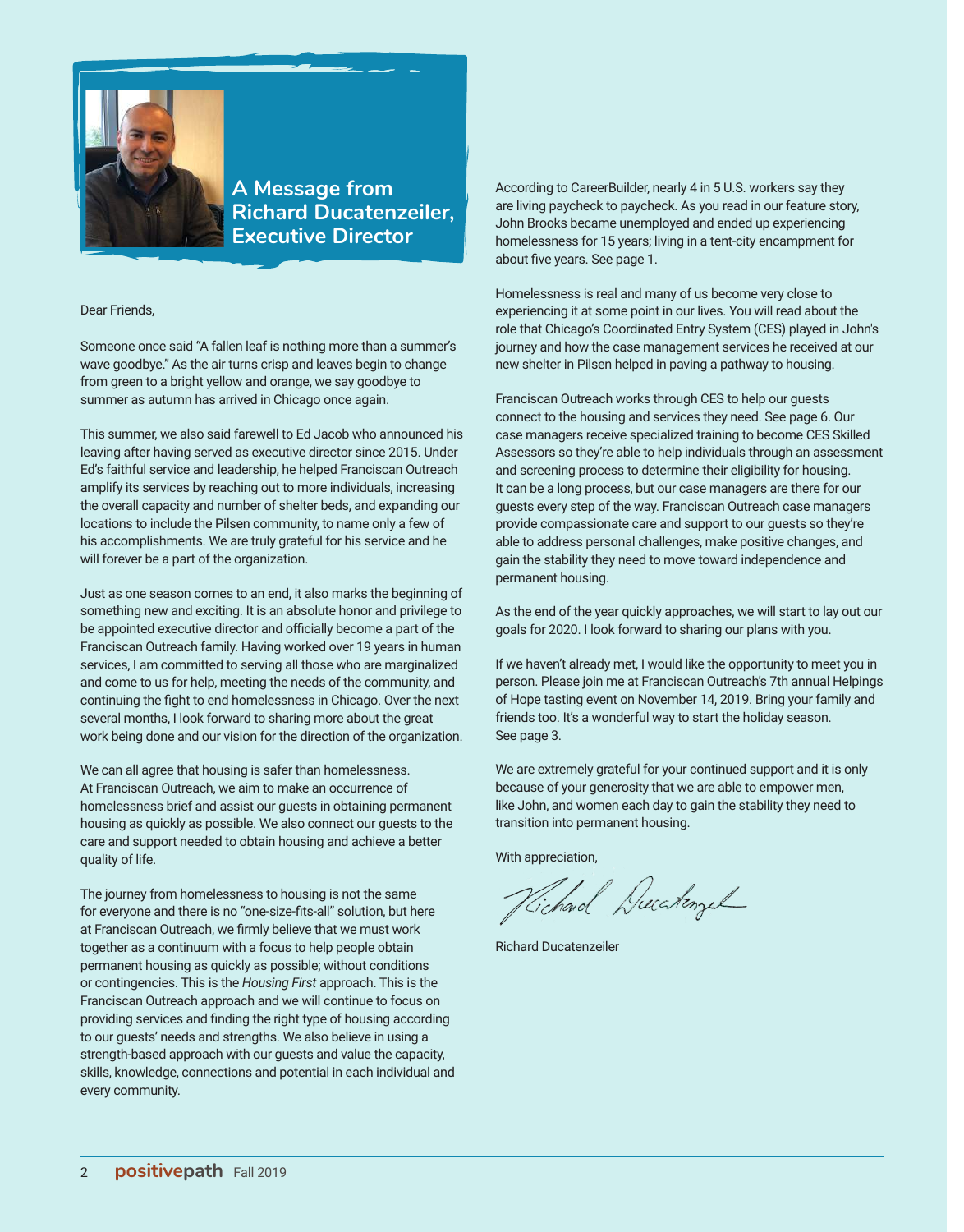

## **Provide Help and Hope to Our Neighbors in Need!**

Join us at our 7th annual Helpings of Hope event on November 14th to begin the 2019 holiday season in a meaningful way! It's a great opportunity for you to have fun and also make a difference in the lives of men and women who are marginalized and homeless in Chicago.

This premiere tasting event gives all participants the chance to sample delicious signature dishes from local chefs and restaurants. Attendees will have the opportunity to interact with chefs, sample craft beer, enjoy live music, and participate in an Ultimate Tasting Raffle.

More than 225 community members, philanthropic supporters and local businesses will participate in this event to raise awareness and support for the critical work Franciscan Outreach is doing to address the many challenges facing our Chicago neighbors in need. All proceeds from Helpings of Hope will benefit the guests of Franciscan Outreach.

To purchase tickets and for more information about the event, visit **www.franoutreach.org/Helpings-of-Hope**.





## **Sponsorships Make an Impact**

**Sponsorship of Helpings of Hope will make a lasting impact in the lives of those in need. It's also a great way to bring together friends and colleagues.** 

**Each year, organizations participate with staff members as a way to give back to the community and have a good time while enjoying amazing food. Each sponsorship level includes a group of tickets.**

**For more information about sponsorship opportunities, please contact Laura Reilly at Laura@franoutreach.org or by calling 773-278-6724 x2021**.

**Helpings of Hope Thursday, November 14, 2019 7 p.m.—10 p.m.**

**Salvage One 1840 W. Hubbard Street, Chicago, IL 60622**

**Tickets: \$100 in advance / \$125 at the door For more information: www.franoutreach.org/Helpings-of-Hope**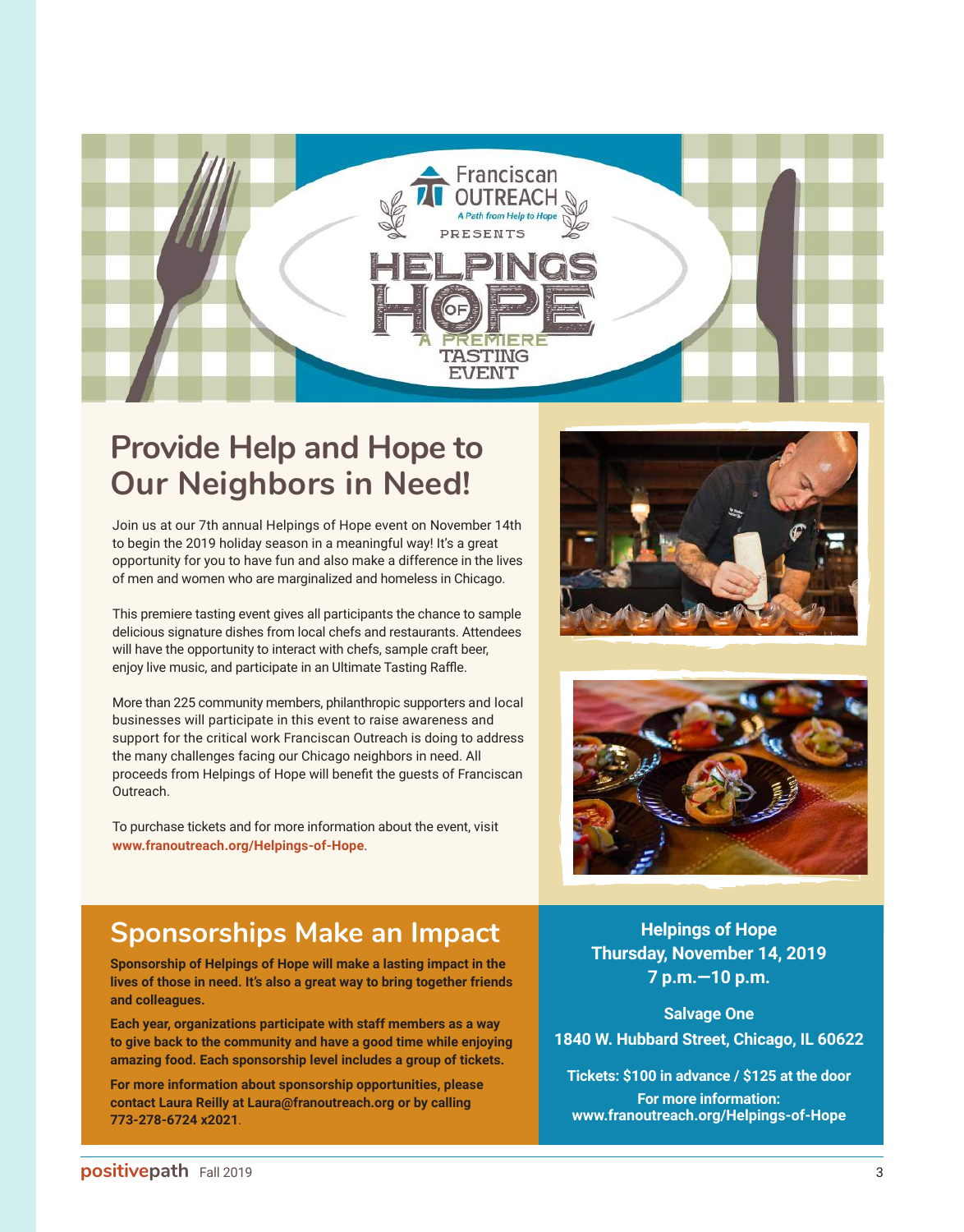

*Guests, John Brooks and Maurice Patton, revisit tent encampment.*

John was married for five years and then he and his wife divorced. He continued working as a freelance photographer, but the work wasn't steady and he couldn't afford to live on his own. As a result of not being able to find consistent work, John ended up homeless.

## **"You bind with other homeless people to form a safety net, a community." – John Brooks**

For years, John lived in and out of shelters and on the streets. He slept on trains and on concrete. Eventually, John had access to a tent and decided to move to a "tent city" encampment with other individuals experiencing homelessness. The tent city was located next to the Taylor Street ramp onto the Dan Ryan Expressway in Chicago.

"You bind with other homeless people to form a safety net, a community," says John. "We built the tents into a small neighborhood. We had grills, chairs and sofas. We made it private."

John lived in the tent-city encampment for about five years. It was difficult and dangerous. The extreme Chicago weather made it brutal to live outside.

"During the polar vortex last winter, it was beyond cold. It was rough," says John. "The snow buried people. We had to dig them out of their tents." "I woke up in the morning and I couldn't believe that I was still alive."

It was during this time that John was approached by outreach workers asking him to consider getting out of the cold and staying at Franciscan Outreach's new shelter in the Pilsen neighborhood. This new shelter operates in partnership with the Chicago Department of Family and Support Services (DFSS). DFSS outreach teams encourage men and women who are living on the streets or in encampments to stay at the new Franciscan Outreach shelter, which is an innovative model designed to address the specific needs of people who are living outside.

This shelter is a low-barrier facility that is unlike any other shelter in the Midwest. It has fewer restrictions than a typical shelter:

- **•** It's open 24/7 so people have the flexibility to come and go as they like.
- **•** It provides people with storage for their personal belongings.
- **•** People can stay with their partners.
- **•** And, it offers separate rooms for personal pets.

Eager to bring some stability back into his life, in February 2019 John agreed to stay at Franciscan Outreach's shelter. At the shelter, John welcomed the immediate support he received, including his own bed, three nutritious meals a day, a hot shower, clothing, access to a washer and dryer and a personal mailing address.

"The mailman doesn't come to a tent," John jokes.

John received access to specialized services, such as primary health care, mental health counseling, support groups and legal assistance. He also met regularly with a dedicated case manager who helped him gain access to the resources and benefits he needed.

"I talked to my case manager about all the questions I had and she helped me to think through everything. She helped me to set up doctor's appointments and helped me with job leads," says John. "She helped me to focus on my future."

John's case manager entered him into Chicago's Coordinated Entry System (CES). CES provides access to housing and support services for people who are most vulnerable in Chicago and is partially funded by the U.S. Department of Housing and Urban Development (HUD). See page 6.

CES Skilled Assessors conduct Standardized Housing Assessments with people experiencing homelessness and enter that information into a central database. Franciscan Outreach has eight Skilled Assessors on staff, including John's case manager at the shelter in Pilsen. John went through the assessment process, which takes about 30 minutes and includes a separate Vulnerability Index screening. The system prioritizes assistance based on vulnerability and severity of service needs.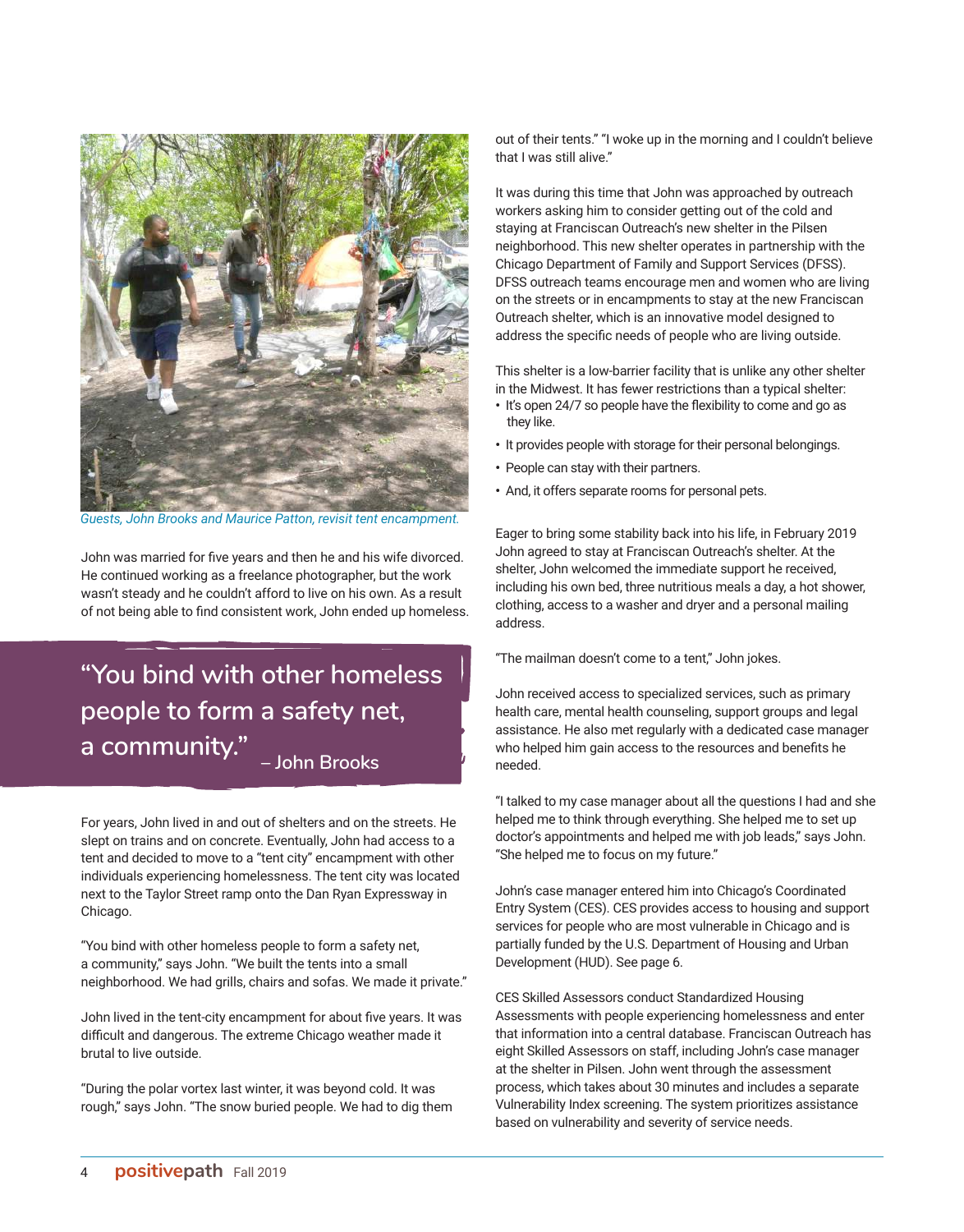People who are determined to be experiencing chronic homelessness are considered to be the most vulnerable and given priority status within CES so they receive the highest ranking to be matched to permanent supportive housing. People are identified as experiencing chronic homelessness when they have a documented disability and have been homeless for a designated length of time.

After going through the assessment process, it can take weeks, months, or longer to be matched to housing, which only occurs if the individual is determined eligible. Franciscan Outreach firmly believes in a Housing First approach, in which we help our guests access the support they need to obtain and maintain housing and achieve a better quality of life. We recognize that all of our guests can achieve stability in housing, which may require the necessary support to help them to do so.

Franciscan Outreach case managers empower our guests to overcome barriers to obtain permanent housing. This includes providing our guests with the assistance they need to gather all the appropriate documentation that is required by housing providers so they're prepared when, or if, they're matched through CES.

John's case manager helped him to access all the documents he needed to become housing ready. Documentation needed for housing includes an ID, a Social Security card, a birth certificate, proof of income or no income, the verification of a disability, and the verification of homelessness. Depending on a person's situation, many of these documents can be extremely difficult to access and can sometimes take a very long time to gather.

In September 2019, John was matched to permanent supportive housing through CES. He qualified to receive a housing subsidy for a studio apartment. He met with the housing provider in the Loop area to see the apartment, understand his rental responsibilities and sign the lease. John now lives in a home of his own.

"I haven't had my own place in 15 years." says John. "It's nice to have my own place. It's furnished with a bed, chairs and a table." "It's across from Columbia College so it reminds me of my college days."

When John moved into his own apartment, Franciscan Outreach provided him with a Welcome Home Kit full of essentials for his new home. He received plates, cups, cookware, silverware, bedding, cleaning supplies and much more. See page 7.



*John Brooks prepares a meal at his home.*

"Franciscan Outreach provided me with all the stuff you need to get started in a new apartment," John says.

Franciscan Outreach continues to be a source of support for John. He goes back to meet with his case manager to make sure that he has what he needs to regain his stability and independence in his life.

"There's a lot of stress living on the streets. With the help of Franciscan Outreach, I'm ready to get back on my feet toward a more stable life," says John.

"And this winter, I'm looking forward to watching it snow from the inside instead of outside," he says with a smile.



**If John's story sounds familiar, it's because he was one of our guests featured in the video, "A Path from Help to Hope," which was produced earlier in the year about guests who transitioned from living in a tent encampment to our new Franciscan Outreach shelter in the Pilsen community. John's story was also included in Franciscan Outreach's 2018 Annual Report. You can watch the video and read the story at www.franoutreach.org/resources.**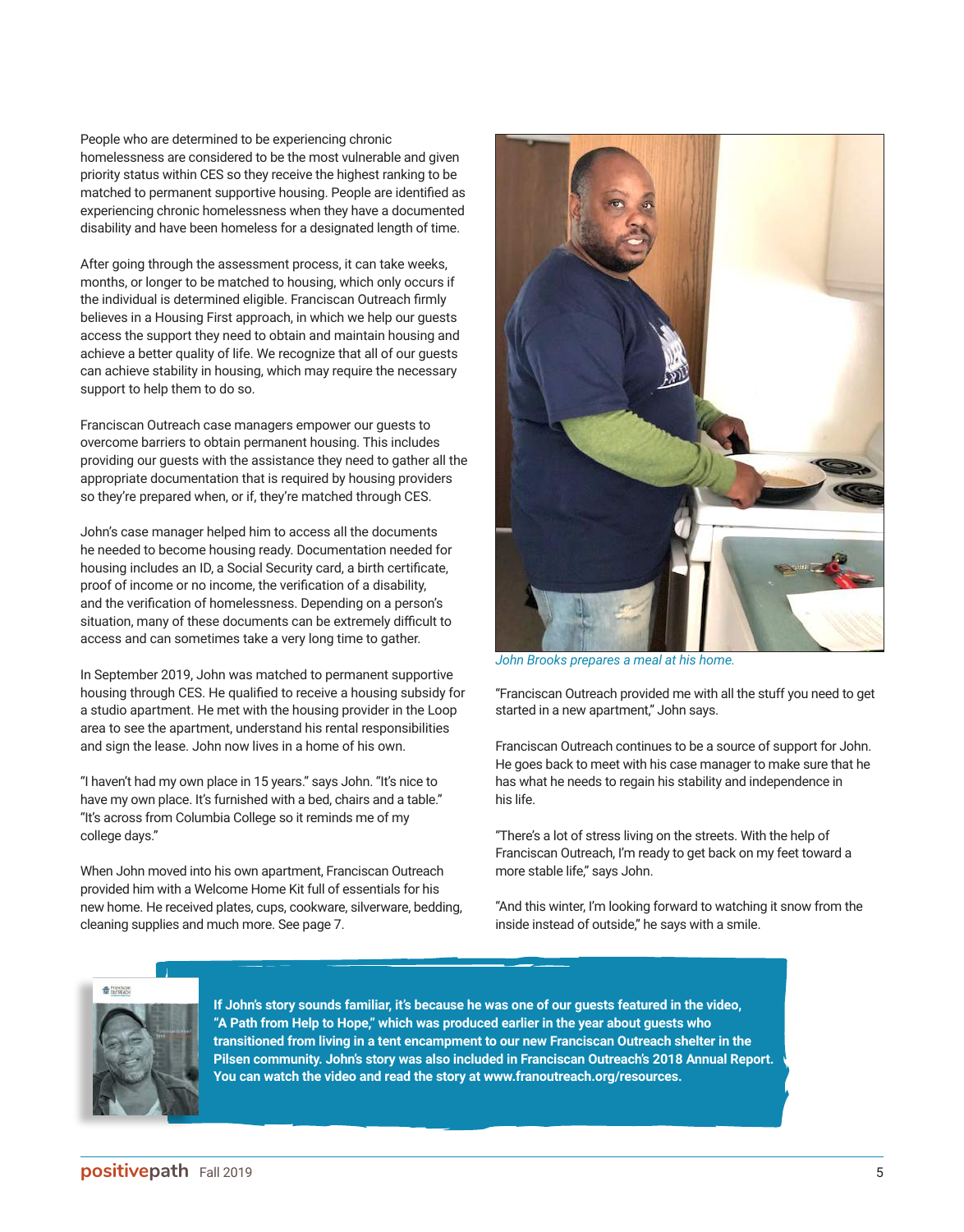# **Program Highlights Program Highlights**

## **Access to Housing through CES**

## **How do people who are experiencing homelessness find housing?**

The fact is there are very limited housing options for people experiencing homelessness in Chicago. To help people transition to permanent housing, Franciscan Outreach works through Chicago's **Coordinated Entry System** (CES), which is a centralized system required by the U.S. Department of Housing and Urban Development (HUD) to help the most vulnerable individuals in our community connect to the housing and services they need.

Franciscan Outreach case managers have received specialized training to become **CES Skilled Assessors** so they're able to help individuals experiencing homelessness through a process that collects their information and enters it into a central database, known as the **Homeless Management Information System**  (HMIS). This process includes a **Standard Housing Assessment**, which is a questionnaire that asks people specific demographic and personal history information, such as their length of homelessness. It also includes a **Vulnerability Index**, which is a screening that determines if a person has experience with challenges, such as a physical disability, a chronic medical condition, a mental health problem, a substance use disorder, and/or incidence of domestic violence.

All the people who have been entered into CES make up what's called the **One List**. The One List provides a count of the number of people who are experiencing homelessness and in need of housing. It serves as a housing prioritization referral system and is used to match people to the appropriate housing opportunity. People who are determined to be **chronically homeless** are given priority status within CES so they receive the highest ranking to be matched to permanent supportive housing. People are identified as experiencing chronic homelessness when they have a documented disability and have been homeless for a designated length of time.

CES works with housing providers that manage subsidized apartments within their own buildings or manage subsidized apartments through private landlords. Depending on the subsidy type, tenants are often expected to contribute up to 30 percent of their gross income toward monthly rent. The source of income varies depending on a person's situation. They may be employed



*Franciscan Outreach helps guests connect to housing through CES.*

or receive Social Security Disability Income (SSDI) or Supplemental Security Income (SSI).

After going through the assessment process, it can take weeks, months, or longer to be matched to housing, which only occurs if the individual is determined eligible. At Franciscan Outreach, we firmly believe in a **Housing First** approach in which we help our guests access the support they need to obtain and maintain housing and achieve a better quality of life. We recognize that all of our guests can achieve stability in housing, which may require the necessary support to help them to do so.

During their stay with Franciscan Outreach, case managers empower our guests to overcome barriers to obtain permanent housing. This includes providing them with the assistance they need to gather all the appropriate documentation that is required by housing providers so they're prepared when, or if, they're matched through CES. There is no "one-size-fits-all" solution and, often times, people don't get matched to permanent supportive housing. However, we continue to focus on matching the right type of housing and services to the specific strengths and needs of our guests.

**9,459 People on CES One List\***

**833 Permanent Housing Units Available\***

**1,095 People Entering Homelessness\***

**184 People Permanently Housed\***

**\*CES Numbers for September 2019**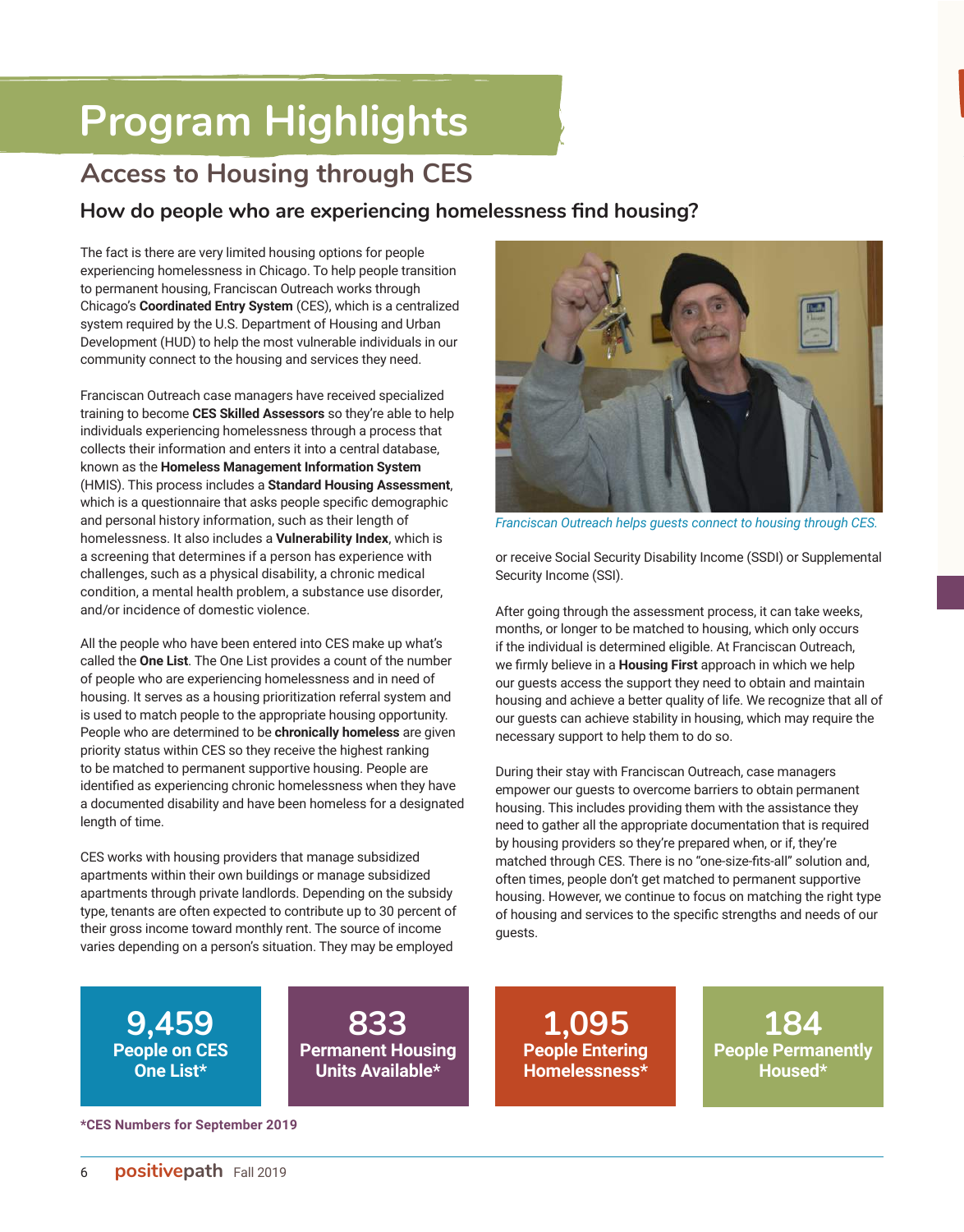## **Welcome Guests Home with a Welcome Home Kit!**

Franciscan Outreach helped Maurice Patton move from homelessness to housing. Last September, Maurice received the keys to his new home. Franciscan Outreach provided all the support he needed to prepare and move into his new home. Maurice received a Welcome Home Kit to get started in his new home.

"Franciscan Outreach supplied me with everything I really needed. They gave me all the day-to-day life necessities. It's a nice starter kit," says Maurice.

Please help us fill Welcome Home Kits for Franciscan Outreach guests who need household items for their new homes as they move from homelessness to housing.

**A Welcome Home Kit makes a wonderful gift!** You can donate a Welcome Home Kit or the items that go into one. Putting together a Welcome Home Kit is also a great holiday activity for family, friends, church groups, co-workers. It's fun and makes a meaningful difference in people's lives.

**Below are needed items and ways that you can donate a Welcome Home Kit.**



*Maurice Patton received a Welcome Home Kit for his new home. See Maurice's journey in a video called "A Path from Help to Hope" at www.franoutreach.org/resources.*

### **Welcome Home Kit Items**

**The items below are needed to fill Welcome Home Kits:**

**LAUNDRY BASKETS:** These are a necessity and they're used to fill and hold the Welcome Home Kits!

#### **KITCHEN ITEMS:**

**Place settings:** plates, bowls, silverware, glasses, cups

**Pans:** frying pans, 4-qt saucepans with lids

**Bakeware:** baking pans, cookie sheets

**Gadgets:** Strainers, cutting and paring knives, long handle spoons, spatulas, tongs, can openers, measuring cups

**CLEANING SUPPLIES:** sponges, brooms, mops, dish soap, hand soap, all-purpose cleaner, dishcloths, towels, paper towels, buckets, waste baskets

#### **BATHROOM ITEMS:**

**Towels:** bath towels, hand towels, washcloths

**Toiletries:** shampoo, soap, toothpaste, toothbrush, deodorant, toilet paper

**Bathroom supplies:** curtains and rings, toilet brush, toilet plunger, bath mat

#### **BEDROOM ITEMS:**

#### **Pillows**

**Sheets:** twin and full-size

**Comforters/blankets:** twin and full-size

### **Give or Fill a Welcome Home Kit Today!**

**You can donate the items to fill a Welcome Home Kit. Or, you can donate the cost of a complete Welcome Home Kit.**

#### **1. DONATE ITEMS TO:**

Franciscan Outreach Welcome Home Kits 717B W. 18th St. Chicago, IL 60616 *Please provide your contact information to receive a tax receipt.*

#### **2. ORDER ITEMS AND SHIP THROUGH AMAZON!**

- Go to our Welcome Home Kit page: **www.franoutreach.org/welcome-home-kits**
- Click on the Amazon Wish List link
- Select items to donate
- At checkout, add our shipping address: Franciscan Outreach 717B W. 18th St. Chicago, IL 60616

 *Under "Gift Options," add "Gift Receipt" to provide your contact information to receive a tax receipt.*

#### **3. DONATE A WELCOME HOME KIT!**

 **\$350** covers the cost of a Welcome Home Kit. If you would like to donate a complete Welcome Home Kit, please go to **www.franoutreach.org/welcome-home-kits**

#### **ON AMAZON, DON'T FORGET TO USE AMAZON SMILE!**

Select Franciscan Outreach as your charity to support and 0.5% of the price of your eligible Amazon Smile purchases will be donated back to us!